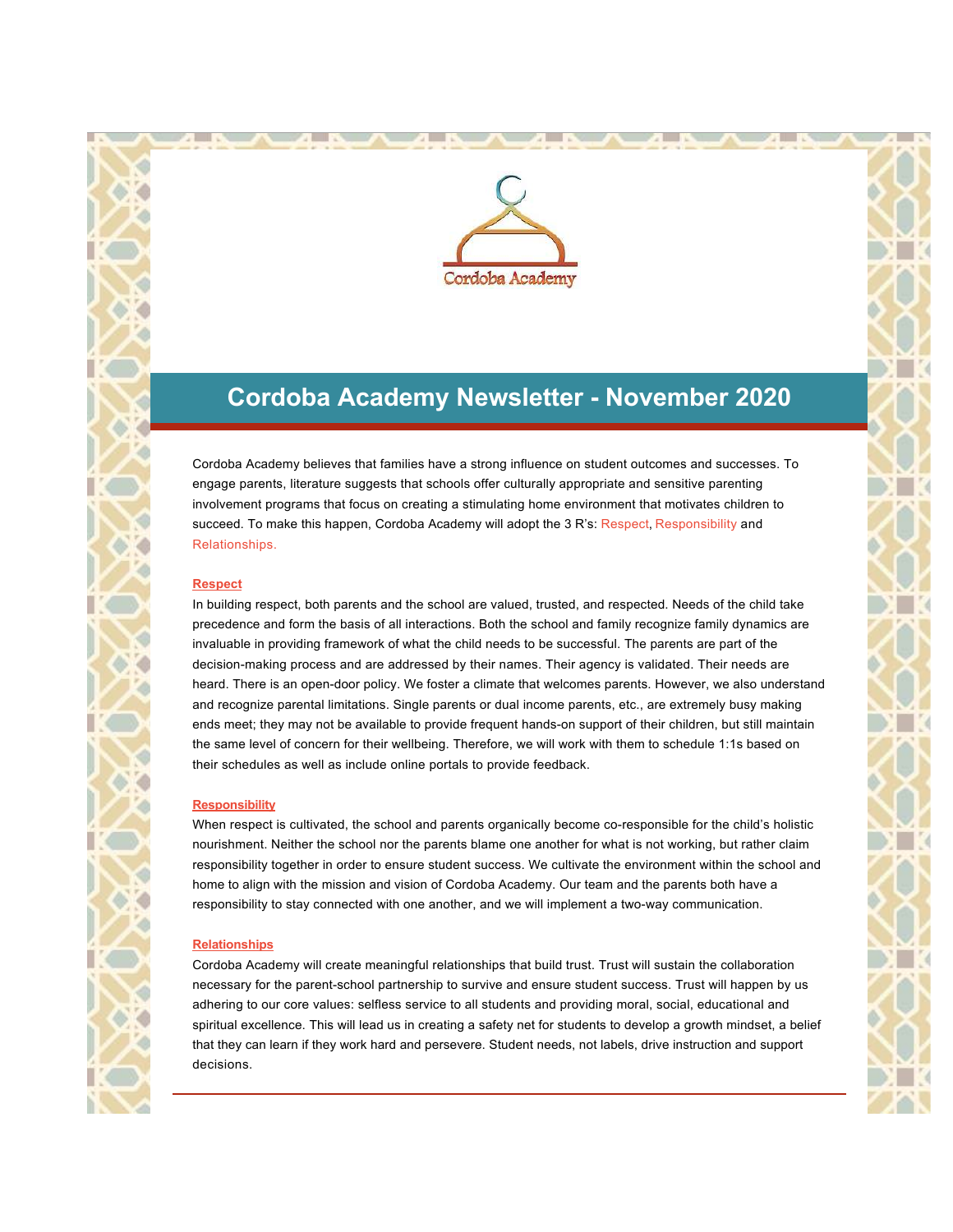# **Virtual Friday Halaqa** with Mufti Saeed



### **[Click here to tune in on our Facebook page!](http://r20.rs6.net/tn.jsp?f=001vk2_UP7YB65kOnMrnOHCPfNew-LDHJlsZoZO5E9KB0V7NDX6QctGpZgSSlEB_1m96jC2Aj3j79ZfNSTzO-j3lojcS9iG2XuoxkdXbAjkEMSFT78K7nOO8cBQyA0w3EayXGy4NsFxRtdw1daW1-KCrH6xTjCLAAMgNcY5T0KrumjB0AvxpLp1jLEq5q_XCBo97I_ANZACxg0=&c=4liweduAU24UQOEF48BFyWuolJCQsrNgBLRiItYL1bszCySCSzuSzA==&ch=BPTXJg0hh6mfkqDAS-86R1Gd4PzFmTJEqwD5XwdeSGraRmWVu3l0dA==) OR [Join via Zoom!](http://r20.rs6.net/tn.jsp?f=001vk2_UP7YB65kOnMrnOHCPfNew-LDHJlsZoZO5E9KB0V7NDX6QctGpWLcQeSweLCcrr0tLkoiLBXjxQJOwsFT6nipBnRol0R1SnKXzL-x-kkaSqkEZoEZXR8Jb2JpwG7RrlvbNTtRUBZ1LTlFqapcJ5ZuPLnM34Su&c=4liweduAU24UQOEF48BFyWuolJCQsrNgBLRiItYL1bszCySCSzuSzA==&ch=BPTXJg0hh6mfkqDAS-86R1Gd4PzFmTJEqwD5XwdeSGraRmWVu3l0dA==)**





Our 2nd grade students, Mishkaat Tariq and Zakaria Hamud, drew diagrams for their science class showing how water can change into different states of matter when heat is added ore removed.